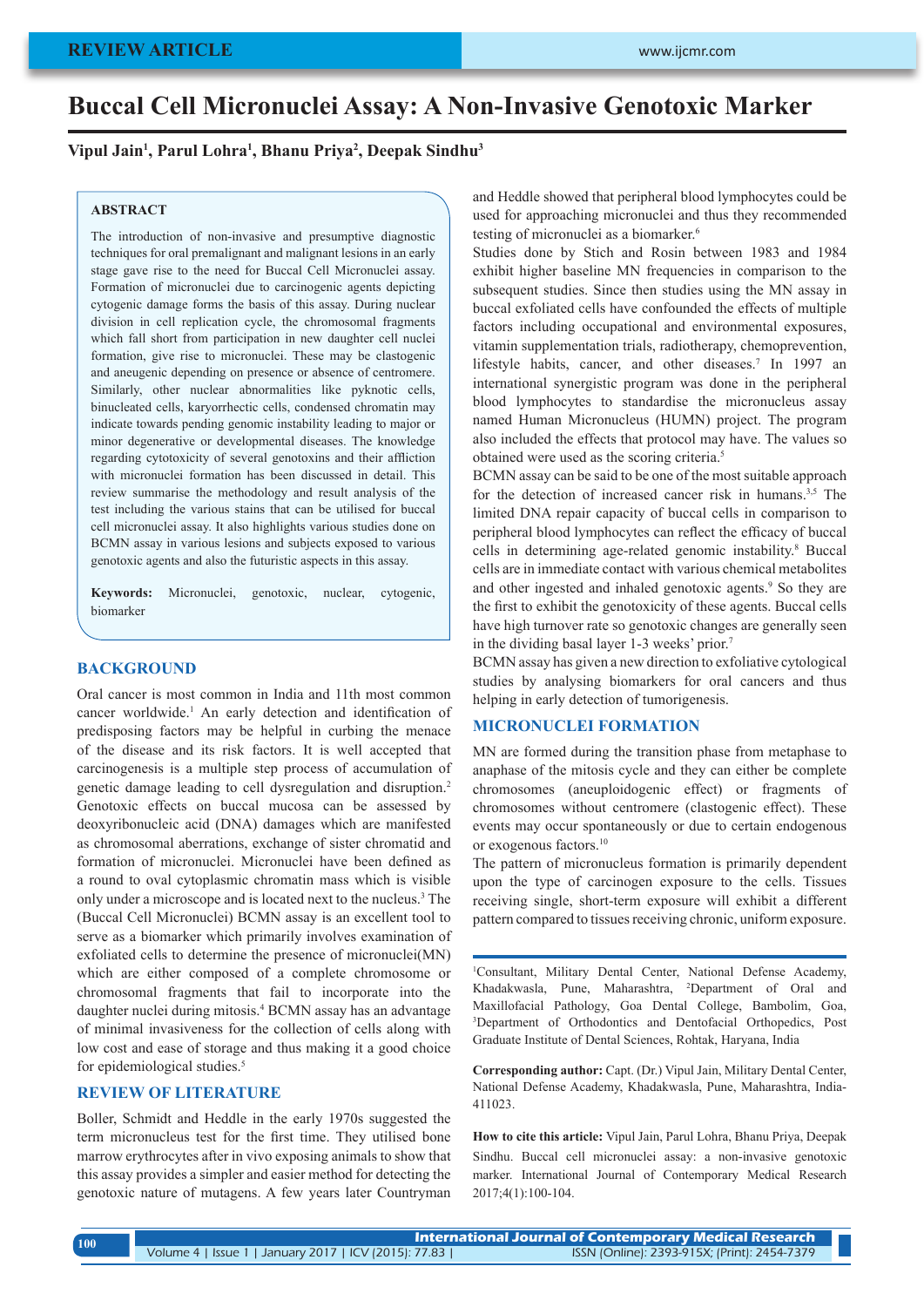The micronuclei decrease in number with time either because of cell death by chromosomal damage or by the loss of micronuclei during cell division. It has been appreciated that those cells will be lost at a higher frequency which has more chromosomal damage and thus more no of micronuclei than those with less damage.<sup>11</sup>

### **MICRONUCLEI IDENTIFICATION**

Micronuclei (MN) are cytoplasmic chromatin mass biomarkers that contain small nuclei which arise from chromosomes lagging at anaphase or from the fragments of acentric chromosomes.4 They form a membrane of their own and are Feulgen-specific bodies in the cell cytoplasm, later these cells mature and exfoliate.<sup>8</sup>

Micronuclei can be identified depending upon following criteria:

- 1. Cell containing one or more nuclear like substance along with the main nucleus.
- 2. Each MN will have the diameter less than  $1/3<sup>rd</sup>$  of the nucleus.
- 3. MN will have oval or circular shape along with membrane.
- 4. MN will be located within 3 or 4 nuclear diameters around a nucleus and will not be in contact with the nucleus (this will make the count of MN meaningful).
- 5. MN will exhibit similar focal plane, texture and even almost similar staining intensity as that of the main nucleus.<sup>7</sup>

#### **Collection of exfoliated buccal cells**

Exfoliated buccal cells can be easily collected from buccal mucosa of both the cheeks utilising a small headed toothbrush, toothpick, wooden spatula or metal spatula or with water moistened cytobrush.12 Small-headed brushes or cytobrushes are most commonly used and are also an effective tool for the collection of buccal cells. Casartelli et al. stated that more number of MN are seen when vigorous scraping is done. This suggests that MN frequency decreases from basal to the superficial layers of buccal mucosa.<sup>7</sup>

#### **Preparation of Slide**

After collection of the buccal cell sample, the buccal smears are prepared by spreading the sample on a clean slide. But in most of the studies, before smear preparation, the buccal cells were transferred into a test tube containing Tris/ EDTA buffer ( $pH=7$ ) and is centrifuged.<sup>12,13</sup> The buffer inactivates the endogenous DNAase and also aids in removing bacteria that can interfere with the scoring.<sup>13</sup> Cell suspensions are now fixed and then transferred to slides and finally air dried at the room temperature. Commonly used fixatives include 80% methanol, or 80% ethanol, or methanol- glacial acetic acid mixture (3:1) or methanol-ethanol mixture (3:1).7

#### **Staining of the slide**

To assess the MN Feulgen reaction is the most widely used for staining buccal cell followed by counterstaining with Fast Green to delineate the cell cytoplasm. Acridine orange fluorescent staining can help in distinguishing from MN like inclusions or contaminants. Fluorescence In Situ Hybridization (FISH) with a centromeric probe can help in differentiation between the clastogenic and aneuploidogenic mechanism of micronuclei formation. Giemsa stain is avoided because it increases false positive scoring by scoring of non- nuclear bodies, keratohyalin bodies or bacteria leading to overestimation of micronuclei.<sup>7</sup>

#### **Slide analysis**

Most widely used criteria for identification and classification of the nuclear anomalies was given by Tolbert et al. which suggested scoring of at least 1000 cells per slide. They also proposed to score 2000-3000 cells if less than 5 micronucleated cells were observed after counting 1000 cells. 3000-4000 cells evaluation suggested by Ceppi et al.<sup>14</sup> Most of the published studies have 1000-3000 cells scoring. The same observer should analyse to eliminate inter-observer bias in the results.

### **VARIOUS OTHER NUCLEAR ABNORMALITIES**

Beside micronuclei, following nuclear abnormalities can be appreciated in smears of exfoliated buccal cells:

1. **Binucleated cells (BN)** i.e. presence of two nuclei. The formation of BN cell is related to the failure of cytokinesis either due to cell cycle arrest due to dysjunction of telomere or aneuploidy or defects in the formation of microfilament ring. The ratio of binucleate: mononucleate cell can prove to be an important biomarker for identifying cytokinesis failure caused by higher rates of aneuploidy, like one seen in Down's syndrome.<sup>15</sup>

#### **2. Nuclear Buds (NBUDs) or Broken Eggs (BE)**

Amplification of DNA, elimination of DNA repair complexes in aneuploid cells is responsible for the formation of NBUDs.<sup>16</sup> Misrepair of DNA breaks and telomere end fusions leads to the formation of dicentric chromosomes which suggests the formation of the Nucleoplasmic bridge. NRUDs can also be formed because of failure of decatenation leading to defective separation of sister chromatid at anaphase<sup>17</sup>

**3. Pyknosis or shrunken nuclei** exhibit a small shrunken nucleus which has a high density of nuclear material which is intensely stained. It may represent an alternative pathway of nuclear disintegration<sup>18</sup>

4. **Condensed chromatin** is formed due to rapid proteolysis of matrix proteins of the nucleus and it represents a stage of apoptosis where a roughly striated nuclear pattern is seen.<sup>19</sup>

**5. Karyorrhexis or nuclear disintegration** involves the loss of integrity of the nucleus. It is characterised by the extensive aggregation of nuclear chromatin. It exhibits a densely speckled nuclear pattern which indicates nuclear fragmentation and can eventually lead to the disintegration of the nucleus.<sup>7</sup>

**6. Karyolysis or nuclear dissolution** represent an advanced stage of apoptosis and necrosis. It is angular and flat in shape and is Feulgen and aceto-orcein negative. It has a cytoplasmic area that of the size of terminally differentiated cell and only ghost-like image of nucleus remains.20

#### **Ionizing radiation**

Ionising radiation like X-rays causes breakage of crosslinks and DNA strands due to which DNA and proteins tend to adduct. It primarily has Clastogenic MN formation but aneugenic MN may be formed due to the mutation in certain cell cycle and repair genes.<sup>21</sup>

#### **Anti-mitotic agents**

The agents like vinca alkaloids cause disruption of Mitotic spindle and malsegregation of chromosomes.<sup>22</sup> They chiefly form aneugenic MN.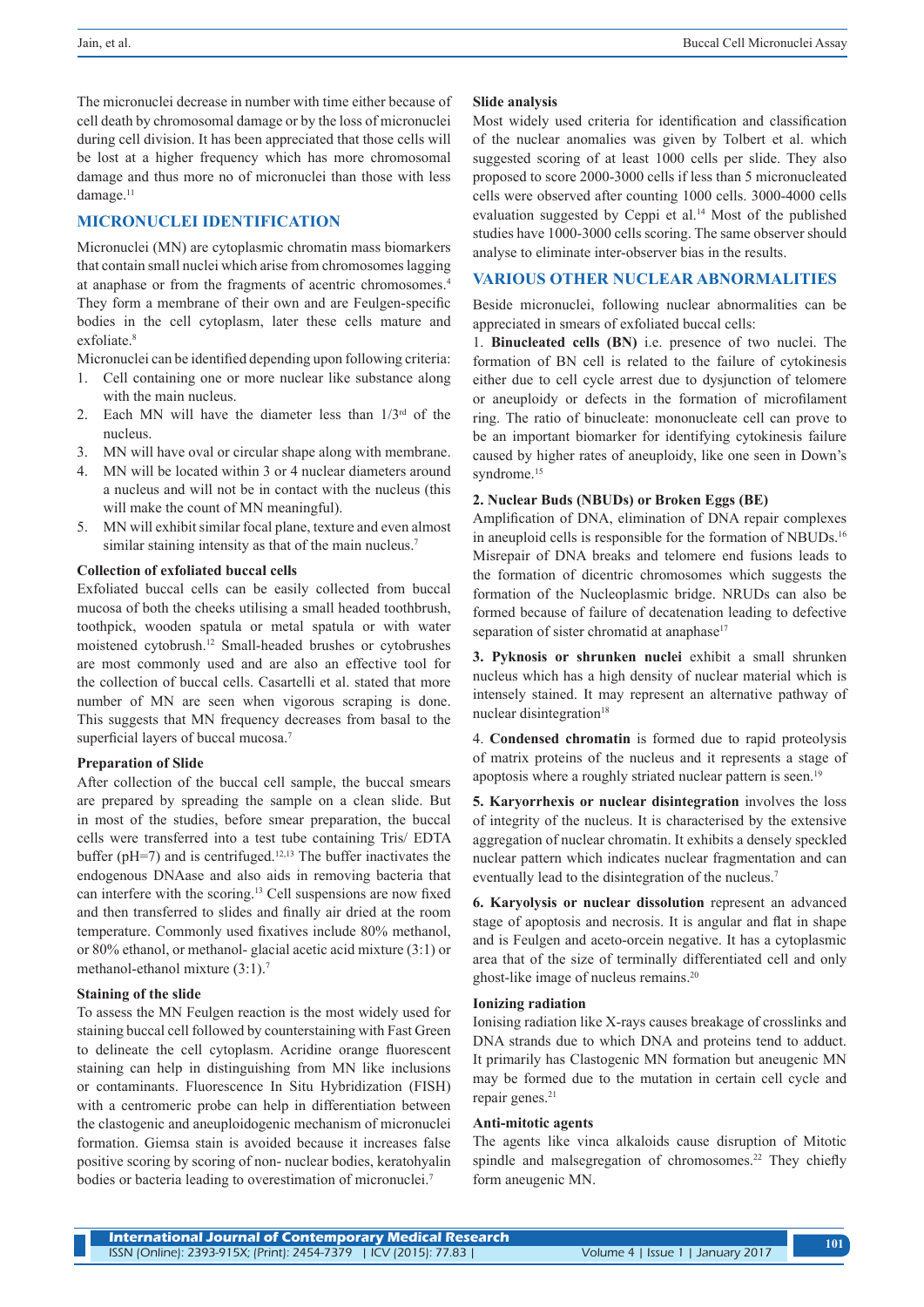### **Heavy Metals and their compounds**

They bind to DNA and proteins causing damage to DNA, thus gene expressions are altered leading to mutations and altered cell cycle and finally dysfunction of the cytoskeleton. Depending on the metal they can give rise to both clastogenic and aneugenic  $MN.<sup>23</sup>$ 

### **DNA methylating agents**

They cause loss of methylation in paracentromeric and centromeric regions and decondensation of sister chromatid leading to improper segregation of chromosomes. If hypomethylation in centromeric regions occurs, they lead to the formation of aneugenic MN and if global hypomethylation leading to DNA strand breaks is seen it leads to clastogenic MN formation.24

### **Anthracycline drugs**

It leads to damage of DNA by disruption of DNA replication and DNA repair. It primarily exhibits clastogenic MN.25

### **Some Studies Upon Micronucleus Assay**

Table 1 Micronucleus frequency in exfoliated oral mucosa cells



**Figure-4:** Nuclear anomalies seen in exfoliated buccal cells

### of patients with oral cancer and precancerous conditions

### **FUTURE PERSPECTIVE**

BCMN assay is an excellent marker for human genotoxicity studies in biomonitoring of malignant and premalignant lesions, so there seems to be an urgent requirement for the automation of MN and other nuclear anomalies because such analysis will help in rapid and relatively more reliable detection of nuclear anomalies, thus allowing the applicability on the large scale. The frequency of MN in buccal exfoliated cells that are specific targets of genotoxic carcinogens, can be utilised to act as an "endogenous dosimeter" where carcinomas can develop. But before all this we must have to carry out a systematic investigation of key variables like age, diet, gender, genotype, lifestyle, oral hygiene and dental health (e.g. more number of missing or decayed teeth, periodontal status, etc.), smoking, alcohol and other drugs to identify the variables that might affect the reliability of test. Also possibility of formation of MN in buccal cells from systemic exposure should be considered in addition to a direct contact exposure in the oral cavity. Only then we will be able to exhaust BCMN assay as an effective, reliable and early diagnostic tool for oral carcinomatous lesions.

### **CONCLUSION**

Our review indicates the potential useful aspects of the BCMN assay in the pre-screening phase of patients who are at the risk for oral cancer. We have compared various studies done using this assay and calculated the fold difference vs control values in table 1. These values allow us to see the efficacy of the assay as field reality in various types of carcinomatous lesions. Not only for detection of cancer but this assay can be utilised in estimating the genotoxicity of several agents. It can also justify the impact of lifestyle factors on mutagenesis. Thus this assay can prove to be a good epidemiological tool. But there are certain shortcomings in the assay that we need to focus on. First is the

| <b>Type of cancer</b>                                                                                                           | <b>Study</b> | Fold-Dif-      | <b>No of Cells</b> | <b>Staining</b> | <b>Scoring</b> | Year | Country       | Reference |
|---------------------------------------------------------------------------------------------------------------------------------|--------------|----------------|--------------------|-----------------|----------------|------|---------------|-----------|
|                                                                                                                                 | Subjects/    | ference Vs     | Scored per         | <b>Method</b>   | Criteria       |      |               |           |
|                                                                                                                                 | Control      | <b>Control</b> | <b>Subject</b>     |                 |                |      |               |           |
| Head and neck cancer                                                                                                            | 59/65        | 2.3            | 1500               |                 | 3/4            | 2011 | Turkey        | 26        |
| Oral Leukoplakia                                                                                                                | 18/20        | 5.7            | 1000               | $\overline{2}$  | 3              | 1996 | India         | 27        |
|                                                                                                                                 | 16/98        | 2.2            | 1000               | $\overline{2}$  |                | 2000 | Germany       | 28        |
| Oral Lichen Planus                                                                                                              | 14/20        | 6.2            | 1000               | $\overline{2}$  | 3              | 1996 | India         | 27        |
| Oral Submucous Fibrosis                                                                                                         | 68/20        | 6.1            | 1000               | $\overline{2}$  | 3              | 1996 | India         | 27        |
|                                                                                                                                 | 30/30        | 5.3            | 1000               | 3               | <b>NR</b>      | 2015 | India         | 29        |
| Oral squamous cell carcinoma                                                                                                    | 30/30        | 4.5            | 2000               |                 | 4              | 2002 | <b>Brazil</b> | 30        |
|                                                                                                                                 | 24/60        | 1.6            | 2000               | $\overline{2}$  | <b>NR</b>      | 2007 | India         | 31        |
|                                                                                                                                 | 20/40        | 4.9            | 1000               | 4               | 4              | 2011 | <b>Brazil</b> | 32        |
|                                                                                                                                 | 81/136       | 8.7            | 1000               | 3/2             | $\overline{2}$ | 2015 | India         | 33        |
|                                                                                                                                 | 30/30        | 10.6           | 1000               | 3               | <b>NR</b>      | 2015 | India         | 29        |
|                                                                                                                                 | 20/20        | 6.9            | 500                | $\overline{4}$  | 4              | 2015 | India         | 34        |
|                                                                                                                                 | 30/30        | 9.3            | 500                | 3               | 4              | 2016 | India         | 35        |
| Precancerous oral lesions                                                                                                       | 29/60        | 1.2            | 2000               | $\overline{2}$  | <b>NR</b>      | 2007 | India         | 31        |
|                                                                                                                                 | 55/136       | 3.3            | 1000               | 3/2             | $\overline{c}$ | 2015 | India         | 33        |
|                                                                                                                                 | 30/30        | 6.1            | 500                | 3               | 4              | 2016 | India         | 35        |
| Upper aerodigestive tract carcinoma                                                                                             | 38/37        | 2.0            | 1000               |                 | $\overline{2}$ | 1987 | France        | 36        |
|                                                                                                                                 | 44/98        | 2.3            | 1000               | $\mathfrak{D}$  |                | 2000 | Germany       | 28        |
| A. Staining techniques: (1) Feulgen/Fast Green, (2) Giemsa, (3) Papanicolaou (4) Periodic acid Schiff                           |              |                |                    |                 |                |      |               |           |
| B. Scoring criteria (1) Basic (2) Stich and Rosen (3) Sarto et al (4) Tolbert et al NR not reported                             |              |                |                    |                 |                |      |               |           |
| <b>Table-1.</b> Micronucleus frequency in exfoliated oral mucosa cells of patients with oral cancer and precancerous conditions |              |                |                    |                 |                |      |               |           |

| 102 | International Journal of Contemporary Medical Research |                                              |  |  |  |  |  |
|-----|--------------------------------------------------------|----------------------------------------------|--|--|--|--|--|
|     | Volume 4   Issue 1   January 2017   ICV (2015): 77.83  | ISSN (Online): 2393-915X; (Print): 2454-7379 |  |  |  |  |  |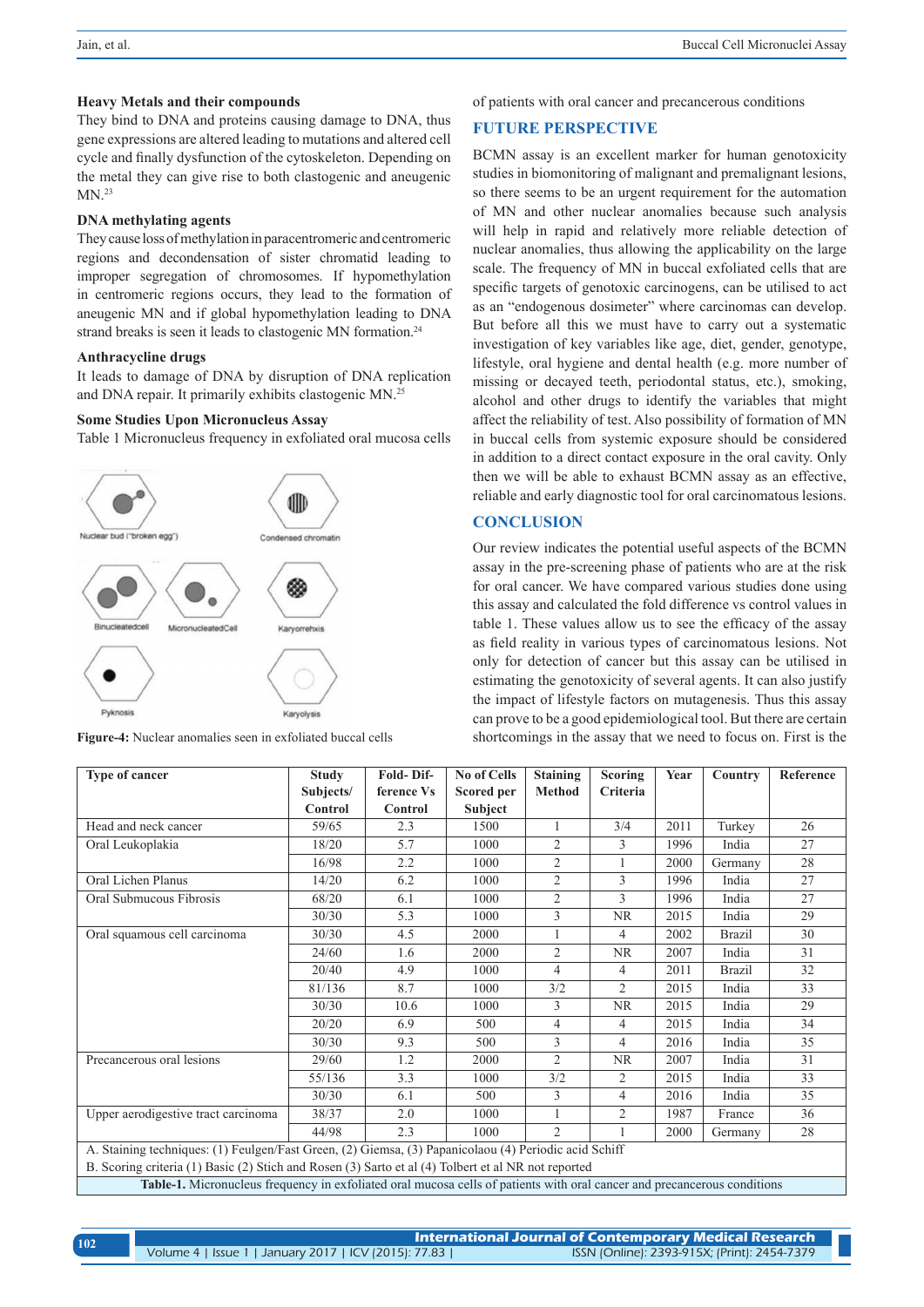large variability in the MN frequency across the laboratories. This variability should be eliminated by standardisation of a protocol which should be followed by all laboratories worldwide. This variability arises due to the different scoring criteria and various experimental protocols which are used for this assay. Efforts are already being done in same direction. The detailed description of the criteria and specific guidelines for scoring are being developed. The inter-laboratory and intra-laboratory variability was recently evaluated by a scoring exercise which showed a significant reduction in variability. The need of the hour is to develop so called "range of normal values" for the BCMN assay. Also we need to address the role of BCMN assay as a biomarker for susceptibility for other carcinomatous, precancerous and degenerative diseases. It's no denying the fact that if these shortcomings are met, then this assay is going to be an indispensable futuristic tool for early and easy detection of precancerous and carcinomatous lesions justifying itself to be a reliable non-invasive genotoxic marker.

### **LIST OF ABBREVIATIONS**

BCMN: Buccal Cell Micronuclei Assay; DNA: Deoxyribo nucleic acid; MN: Micronuclei; HUMN: Human Micronucleus; EDTA: Ethylene Diamine Tetra acetic acid; FISH: Fluorescence In Situ Hybridization; BN: Binucleated cells; NBUSs: Nuclear Buds; BE: Broken Eggs; DAPI: 4',6-Diamidino-2-Phenylindole.

### **AVAILAIBILITY OF DATA AND MATERIALS**

An extensive search of medical and dental databases using engines like PubMed, Cochrane, Research gate was done to gather the knowledge for this review. "Micronucleus", "Genotoxic biomarker", "Micronucleus Assay" and "Cytogenic markers" were the main keywords utilised in scrutinizing the online database. Studies till 2016 were included in the review.

### **AUTHORS' CONTRIBUTIONS**

VJ wrote the review. BP and DS collected the references for the review to be cited. PL checked scientific contents, revised the paper for important intellectual content and designed the review. All authors read and approved the final manuscript.

#### **REFRENCES**

- 1. Sankarnarayanan R. Oral cancer in India: an epidemiological and clinical review. Oral Surg Oral Med Oral Pathol. 1990;69:325-30.
- 2. Das RB, Nagpal JK. Understanding the biology of oral cancer. Med Sci Monit. 2002;8:258-67.
- 3. Kashyap B, Reddy PS. Micronuclei assay of exfoliated oral buccal cells: means to assess the nuclear abnormalities in different diseases. J Cancer Res Ther. 2012;8:184-91.
- 4. Schmid W. The micronucleus test. Mutat Res. 1975;31:9- 15.
- 5. Fenech M, Holland N, Zeiger E, Chang WP, Burgaz S, et al. The HUMN and HUMNxL international collaboration projects on human micronucleus assays in lymphocytes and buccal cells--past, present and future. Mutagenesis. 2011;26:239-45.
- 6. Anne V, Fenech M, Thierens H. The micronucleus assay as a biological dosimeter of in vivo ionising radiation exposure. Mutagenesis. 2011;26:11–7.
- 7. Yadav AS, Jaggi S. Buccal Micronucleus Cytome Assay-A Biomarker of Genotoxicity. J Mol Biomark Diagn.

 $2015.6:1-6$ 

- 8. K Babu, M Deepa, S Shankar, S Rai. Effect of Nano-Silver on Cell Division and Mitotic Chromosomes: A Prefatory Siren. **IJMT.** 2007:2:1-7.
- 9. Kimura M, Umegaki K, Higuchi M, Thomas P, Fenech M. Methylenetetrahydrofolate reductase C677T polymorphism, folic acid and riboflavin are important determinants of genome stability in cultured human lymphocytes. J Nutr. 2004;134:48-56.
- 10. Migliore L, Cocchi L, Scarpato R. Detection of the centromere in micronuclei by fluorescence insitu hybridization: its application to the human lymphocyte micronucleus assay after treatment with four suspected aneugens. Mutagenesis. 1996;11:285–90.
- 11. Cruz AD, Mc Arthur AG, Silva CC, Curado MP, Glickman BW. Human micronucleus counts are correlated with age, smoking and cesium 137 dose in the Goiania (Brazil) radiological accident. Mutat Res. 1994;313:57-68.
- 12. Bolognesi C, Roggieri P, Ropolo M, Thomas P, Fenech M, Nersesyan A, Knasmueller S. Buccal micronucleus cytome assay: results of an intra- and inter-laboratory scoring comparison. Mutagenesis. 2015;30:545–55.
- 13. Kassie F, Darroudi F, Kundi M, Schulte-Hermann R, Uller SK. Khat (Catha Edulis) consumption causes Genotoxic effects in humans. Int J Cancer. 2001;92:329–32.
- 14. Ceppi M, Gallo F, Bonassi1 S. Study design and statistical analysis of data in human population studies with the micronucleus assay. Mutagenesis. 2011;26:247–52.
- 15. Correa NS, Bassan JS, Cunha CJ, Fernandez RR, Bachettini PS, Garcias GL, Martino-Roth MG. Monitoring the genotoxic action in shoe workers by micronucleus test. Ciência e saude coletiva. 2009;14:2251-60.
- 16. Shimizu N, Itoh N, Utiyama H, Wahl GM. Selective entrapment of extra chromosomally amplified DNA by nuclear budding and micronucleation during S phase. J Cell Biol. 1998;140:1307–20.
- 17. Fenech M, Volders MK, Natarajan AT, Surralles J, Crott JW, Parry J, Norppa H, Eastmond DA, Tucker JD, Thomas P. Molecular mechanisms of micronucleus, nucleoplasmic bridge and nuclear bud formation in mammalian and human cells. Mutagenesis. 2011;26:125–32.
- 18. Chen C, Arjomandi M, Qin H, Balmes J, Tager I, Holland N. Cytogenetic damage in buccal epithelia and peripheral lymphocytes of young healthy individuals exposed to ozone. Mutagenesis. 2006;21:131–7.
- 19. Oberhammer FA, Hochegger K, Frsehl G, Tiefenbacher R, Pavelka M. Chromatin condensation during apoptosis is accompanied by degradation of Lamin A+B, without enhanced activation of Cdc 2 Kinase. J Cell Biol. 1994;126:827-37.
- 20. Majno G, Joris I. Apoptosis, Oncosis, and Necrosis an overview of cell death. Am. J. Pathol. 1995;146:3-15.
- 21. Murakami D, Suzuki MF, Dias MS, Okazaki K. Genotoxic and cytotoxic effects of 60Co g-rays and 90Sr/90Y b-rays on Chinese hamster ovary cells (CHO-K1). Radiat Environ Biophys. 2004;43:91–9.
- 22. Elhajouji A, Hummelen PV, Volders MK. Indications for a threshold of chemically-induced aneuploidy in vitro in human lymphocytes. Environ Mol Mutagen 1995;26:292- 304.
- 23. Bansal H, Sandhu VS, Bhandari R, Sharma D. Evaluation of micronuclei in tobacco users: A study in Punjabi population. Contemp Clin Dent. 2012;3:184-7.
- 24. Fenech M, Bonassi S. The effect of age, gender, diet and